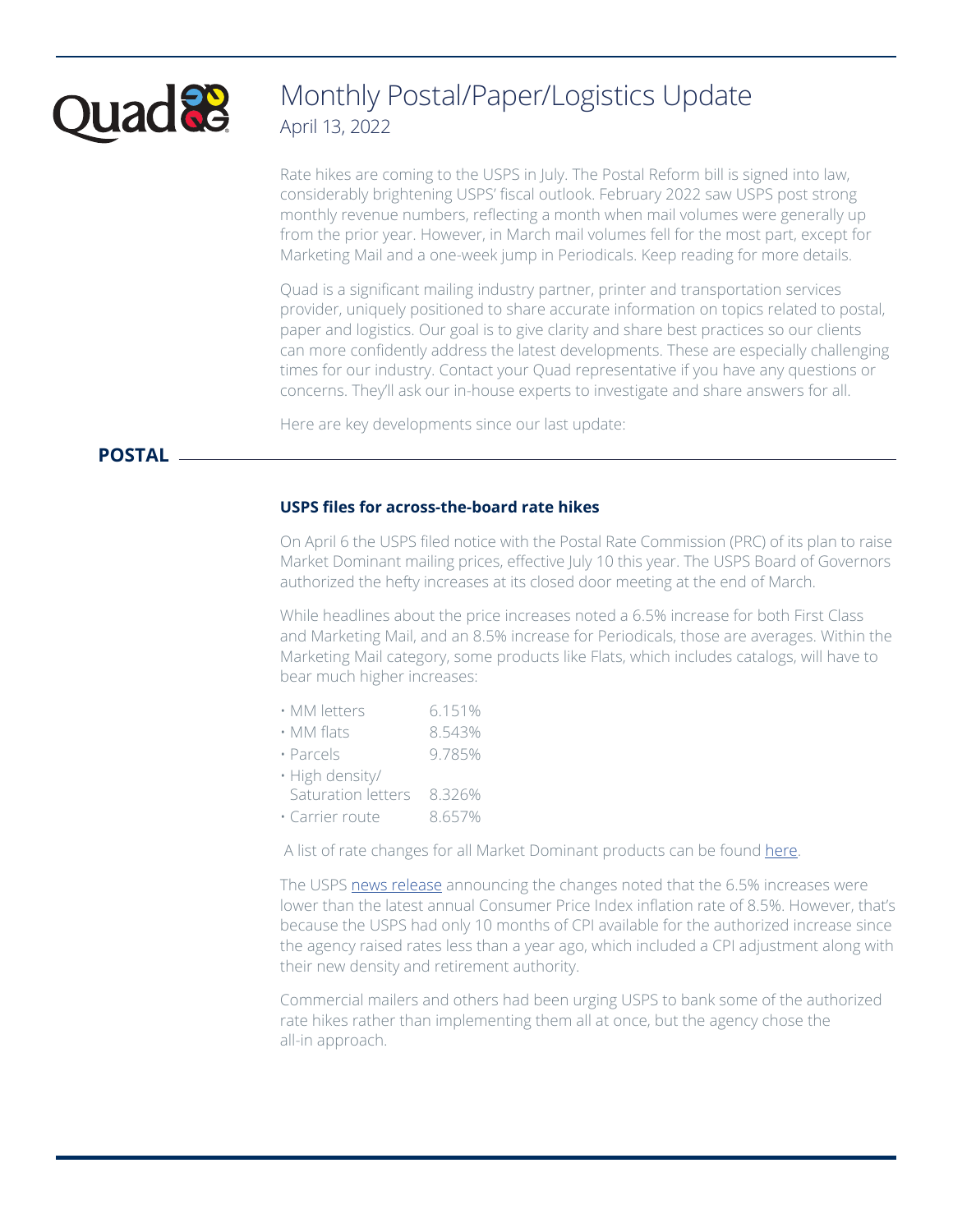In its news release, the agency cited inflation and increased operating expenses as reasons for the increase. It said the hikes "will help with the implementation of the Delivering for America plan" that includes a \$4 billion investment in core USPS infrastructure over the next 10 years.

In addition, this latest increase means that since January 2021, the USPS has raised First Class and Marketing Mail prices more than 15%, and almost 20% for Periodicals. Coming on top of paper shortages and ongoing supply chain/logistics issues, the rate hikes will be difficult for mailers to manage.

The Quad Postal Solutions team is already working on impact analyses for clients, since not all mailers are at the average for a class. Please reach out to your Quad Postal Solutions contact with any questions.

## **Postal reform becomes the law of the land**

President Biden signed the 2022 Postal Reform bill into law on April 6, just ahead of Congress' two-week Easter break.

The bill saves the USPS approximately \$50 billion over the next 10 years and mandates six-day-a week mail delivery. It also forgives both the debt and the nonpayment of retiree health care benefits pre-funding. This means that not only will the USPS not have to make the payments going forward, they won't have to catch up on payments that they didn't make previously.

In a win for mailers, a 2.15% rate increase (on top of the regular pricing authority the USPS now has) that was part of previous versions of the bill was not included in the final legislation.

#### **USPS reports revenue growth for February**

USPS reported its second month of strong financial results in February. Monthly operating revenue grew 11% over February 2021, to \$6.4 billion, which was 11% above plan. The USPS posted a net loss of \$306 million for the month, much lower than the \$835 million planned, but below net income of \$43 million in February 2021.

Year to date, the Postal Service posted an operating loss of \$1.9 billion, excluding interest income and expense, compared to operating revenue of \$105 million for the same period last year, but better than the \$2.9 billion planned loss.

Market Dominant products' volume rose 7.5% for the month compared to the previous year, buoyed by the continuing economic recovery and the USPS' role delivering the COVID-19 test kits the White House promised all Americans would be able to order. Higher rates helped boost Market Dominant products' revenue 14.7% to \$3.7 million.

Competitive products' February volume was essentially flat with the same period last year, but operating revenue rose to \$2.6 million, up 9.0%.

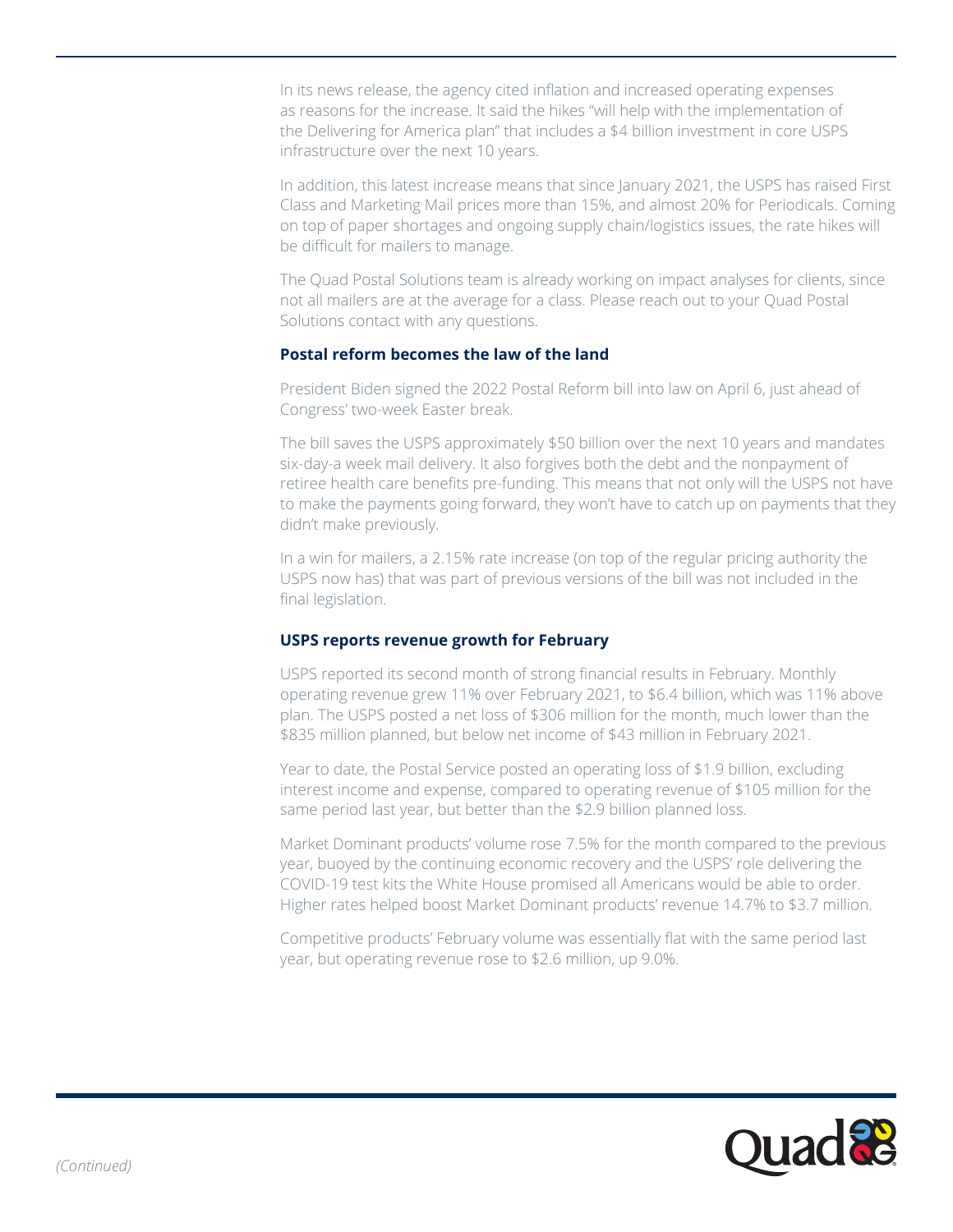#### **USPS delivery performance**

Although Marketing Mail volume has been significantly higher in 2022 than in 2021, the USPS is moving the mail a little more quickly than it did at this time last year. Flat mail, which is always processed at a slower pace than Letters, has been getting through the USPS faster in the last few weeks.

Good delivery is typical during spring and summer months when winter weather no longer snarls transportation and Marketing Mail volume is typically lower than at other times of the year. At this point, we don't expect any major shifts in performance to occur for the next several months.

First Class mail hit an average of 96% in-home by Day 5 after the mail entered the USPS. The last 4% were delivered over several more days. This is an improvement over what we experienced earlier in the year, but we should have 100% in-home by Day 5.

#### **USPS volume**

Mail volume for week ending March 26, compared to last year:

*Total Mail Volume:* **1.4%** *Packages:* **9.7%**  *Single Piece:* **12%** *Presort First Class:* **4.1%** *Marketing Mail:* **10.7%** *Periodicals:* **47.7%** *Total Flats:* **11.2%**

Mail volume for week ending March 12, compared to last year:

*Total Mail Volume:* **2%** *Packages:* **6.7%**  *Single Piece:* **7.4%** *Presort First Class:* **0.3%** *Marketing Mail:* **7%** *Periodicals:* **26.1%**

February YTD Numbers:

*Total First Class Mail:* **2.1%** *Single Piece:* **10.3%** *Presort First Class:* **1.4%** *Marketing Mail:* **0.9%** *Marketing Mail letters:* **5%** *MM High Density Saturation Letters:* **18.9%** *Commercial MM:* **5.6%** *MM High Density Saturation Flats:* **14.9%**

Mail volume for the week ending March 19:

*Total Mail Volume:* **0.6%** *Packages:* **3.5%**  *Single Piece:* **8.3%** *Presort First Class:* **1.4%** *Marketing Mail:* **7.2%** *Periodicals:* **38%** *Total Flats:* **7.3%**

Mail volume for the week ending March 5:

*Total Mail Volume:* **0.9%** *Packages:* **9.5%**  *Single Piece:* **4.9%** *Presort First Class:* **4.7%** *Marketing Mail:* **5.7%** *Periodicals:* **18%**

*MM Basic CR Letters:* **19.7%** *MM Basic CR Flats:* **7.7%** *Periodicals:* **6.1%** *Packages:* **7%** *International package:* **16.5%** *Nonprofit MM:* **17.7%**

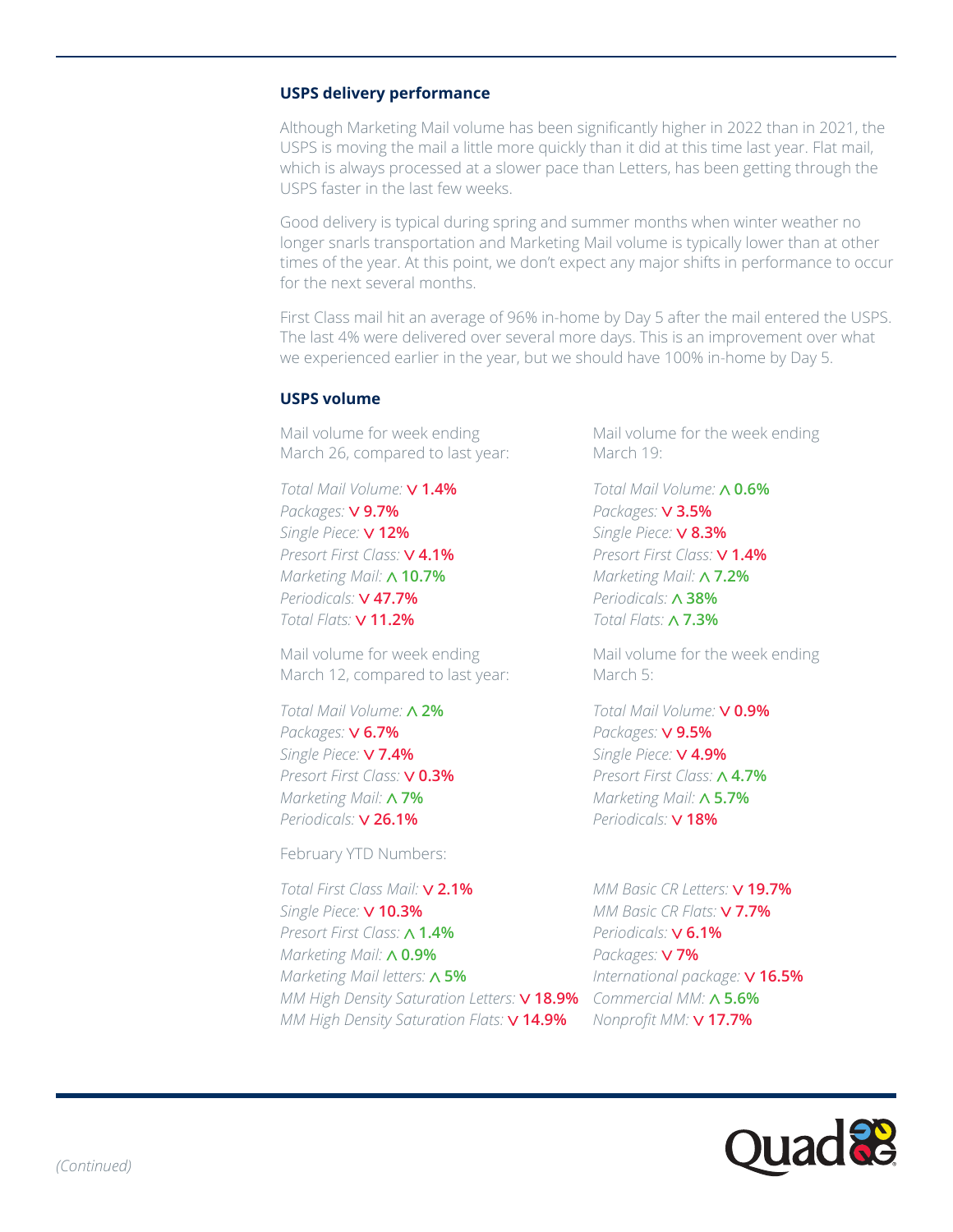Miscellaneous updates

- **PMG Louis DeJoy** and **USPS VP of Pricing & Costing Sharon Owens** will both be speaking at the Quad Postal Conference in early May, offering insights about the many changes taking place at USPS, including the upcoming rate hikes. This invitation-only event will be held in Milwaukee, May 3-5. If interested, please contact [chmcshane@quad.com](mailto:chmcshane%40quad.com?subject=)
- USPS has updated its order for **50,000 Next Generation Delivery vehicles, to now include 10,019 electric** vehicles, up from the original 5,000. Oshkosh Defense, based in Oshkosh, Wis., will build the vehicles at a cost of \$2.98 billion. The new fleet will begin appearing on carrier routes in late 2023.
- The USPS recently approved **gloss paper for its 2022 Tactile, Sensory, and Interactive (TSI) promotion**. TSI offers First Class and Marketing Mailers a 4% postage discount to encourage them to incorporate innovative techniques and materials into mailings. Now, whether mill-provided or gloss-coated on press, using gloss paper entitles you to the 4% discount.
- USPS has added **New Zealand** to the list of countries it will not accept mail for due to COVID impacts, bringing the total number to 19.
- Registration for the **National Postal Forum** as a live event in Phoenix May 15 to 18 is down slightly compared to the last NPF.
- In response to a reader question, **USPS February 2022 financials** do include shipping revenue from COVID-19 test kits — FCM Package Services and Priority Mail (Puerto Rico, Hawaii & Alaska)

## **PAPER**

- ND Paper announced that at the end of this year it will convert the B26 paper machine at its Biron, Wis. mill from coated mechanical papers to lightweight high-strength recycled packaging products. This will eliminate more than 25% of the remaining coated groundwood production in North America, starting in 2023.
- Between March and April this year, paper producers worldwide implemented various surcharges for coated and uncoated papers. This was due to the escalating costs of paper production and shipments, including but not limited to: energy, fuel, freight, chemicals and pulp costs.
- Newsprint paper producers have announced another price increase for May 1. The scheduled increase is \$50/cwt for 30.4# (45gsm) newsprint.
- Coated paper producers are beginning to announce more price increases for May 1.
- Some mills have also announced a price increase of \$2.50/cwt for uncoated groundwood high bright and super bright grades, effective May 1.
- Canadian Pacific Railway workers began a strike on Sunday March 20 that lasted only two days before they agreed to final and binding arbitration, ending the work stoppage.
- UPM paper workers in Finland continue to strike, with the newest deadline pushed out to April 16th.